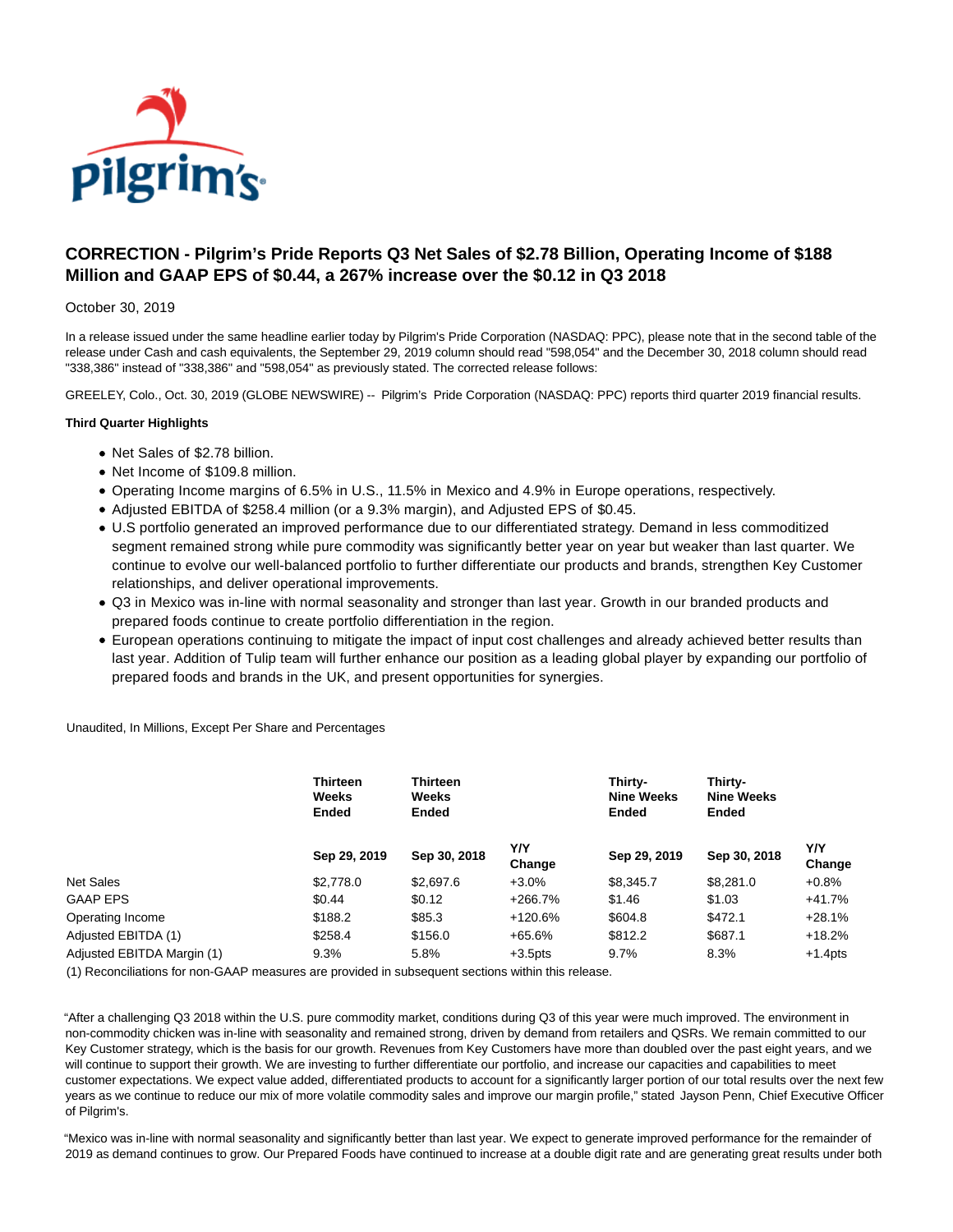premium Pilgrim's and Del Dia brands to drive the evolution of our Mexican portfolio towards more differentiated, higher-value products and margin expansion."

"Our European operations have continued to make progress in mitigating input cost challenges, and are already generating better results throughout Q3. Despite seasonally cooler weather, improvements in operational efficiencies, and better integration of input costs into customer pricing models drove the improvement in performance. We expect a continuation of the momentum into Q4."

"The addition of the Tulip team further enhances our position as a leading global player by expanding our portfolio of prepared foods and brands while strengthening our leadership position in the UK market. It aligns with our strategic priorities as we continue growing our geographical footprint and extending our global reach into attractive new markets."

#### **Conference Call Information**

A conference call to discuss Pilgrim's quarterly results will be held tomorrow, October 31, at 7:00 a.m. MT (9 a.m. ET). Participants are encouraged to pre-register for the conference call using the link below. Callers who pre-register will be given a unique PIN to gain immediate access to the call and bypass the live operator. Participants may pre-register at any time, including up to and after the call start time.

To pre-register, go to: [https://services.choruscall.com/links/ppc191031.html](https://www.globenewswire.com/Tracker?data=3nvhogENtS4B1aoCF_H70HU7m6dsIRU4Absa0fEew6x7hA1d8p4Cng87McJAnHSpLkqBYehFI7v-khTycq7sPcSwwE4cU3ItPrX3hiR5lVYxRY5vmOATtJPsowQZ5l-JNMof4bRfS2AALcUsiNZNlfvHLj9sxQjaZK4-n59-XHM=)

You may also reach the pre-registration link by logging in through the investor section of our website a[t www.pilgrims.com a](https://www.globenewswire.com/Tracker?data=57nYUo5DeLydE_udogtomcdJEwKGYSWhWAVskvLFRvBKX23SgEDVpU991eN1nQpXHv-cJ6lHdSX9A9HrbehMxA==)nd clicking on the link under "Upcoming Events."

For those who would like to join the call but have not pre-registered, access is available by dialing +1 (844) 883-3889 within the US, or +1 (412) 317-9245 internationally, and requesting the "Pilgrim's Pride Conference." Please note that to submit a question to management during the call, you must be logged in via telephone.

Replays of the conference call will be available on Pilgrim's website approximately two hours after the call concludes and can be accessed through the "Investor" section of [www.pilgrims.com.](https://www.globenewswire.com/Tracker?data=57nYUo5DeLydE_udogtomXnBlBnP5gemLU3rx0GSpBQRwyah_1kpMYpZxiG0ZXJj9nT0UprjAN_x6V_UECEtng==) The webcast will be available for replay through February 1, 2020.

#### **About Pilgrim's Pride**

Pilgrim's employs approximately 58,850 people and operates chicken processing plants and prepared-foods facilities in 14 states, Puerto Rico, Mexico, the U.K, Ireland and continental Europe. The Company's primary distribution is through retailers and foodservice distributors. For more information, please visi[t www.pilgrims.com.](https://www.globenewswire.com/Tracker?data=57nYUo5DeLydE_udogtomaBitw3pYaPYxsRdAM7IO5keHx7NKCty1rMxAUnvIjTuHxPzGclLnK2_m4nkumUrww==)

#### **Forward-Looking Statements**

Statements contained in this press release that state the intentions, plans, hopes, beliefs, anticipations, expectations or predictions of the future of Pilgrim's Pride Corporation and its management are considered forward-looking statements. It is important to note that actual results could differ materially from those projected in such forward-looking statements. Factors that could cause actual results to differ materially from those projected in such forward-looking statements include: matters affecting the poultry industry generally; the ability to execute the Company's business plan to achieve desired cost savings and profitability; future pricing for feed ingredients and the Company's products; outbreaks of avian influenza or other diseases, either in Pilgrim's Pride's flocks or elsewhere, affecting its ability to conduct its operations and/or demand for its poultry products; contamination of Pilgrim's Pride's products, which has previously and can in the future lead to product liability claims and product recalls; exposure to risks related to product liability, product recalls, property damage and injuries to persons, for which insurance coverage is expensive, limited and potentially inadequate; management of cash resources; restrictions imposed by, and as a result of, Pilgrim's Pride's leverage; changes in laws or regulations affecting Pilgrim's Pride's operations or the application thereof; new immigration legislation or increased enforcement efforts in connection with existing immigration legislation that cause the costs of doing business to increase, cause Pilgrim's Pride to change the way in which it does business, or otherwise disrupt its operations; competitive factors and pricing pressures or the loss of one or more of Pilgrim's Pride's largest customers; currency exchange rate fluctuations, trade barriers, exchange controls, expropriation and other risks associated with foreign operations; disruptions in international markets and distribution channel, including anti-dumping proceedings and countervailing duty proceedings; and the impact of uncertainties of litigation as well as other risks described under "Risk Factors" in the Company's Annual Report on Form 10-K and subsequent filings with the Securities and Exchange Commission. Pilgrim's Pride Corporation undertakes no obligation to update or revise publicly any forward-looking statements, whether as a result of new information, future events or otherwise.

## Contact: Dunham Winoto Director, Investor Relations [IRPPC@pilgrims.com](mailto:IRPPC@pilgrims.com) (970) 506-8192 [www.pilgrims.com](http://www.pilgrims.com/)

### **PILGRIM'S PRIDE CORPORATION CONDENSED CONSOLIDATED BALANCE SHEETS**

**September 29, <sup>2019</sup> December 30, 2018 (Unaudited) (In thousands)** Cash and cash equivalents **\$ 598,054** \$ 338,386

Restricted cash and cash equivalents 26,950 23,192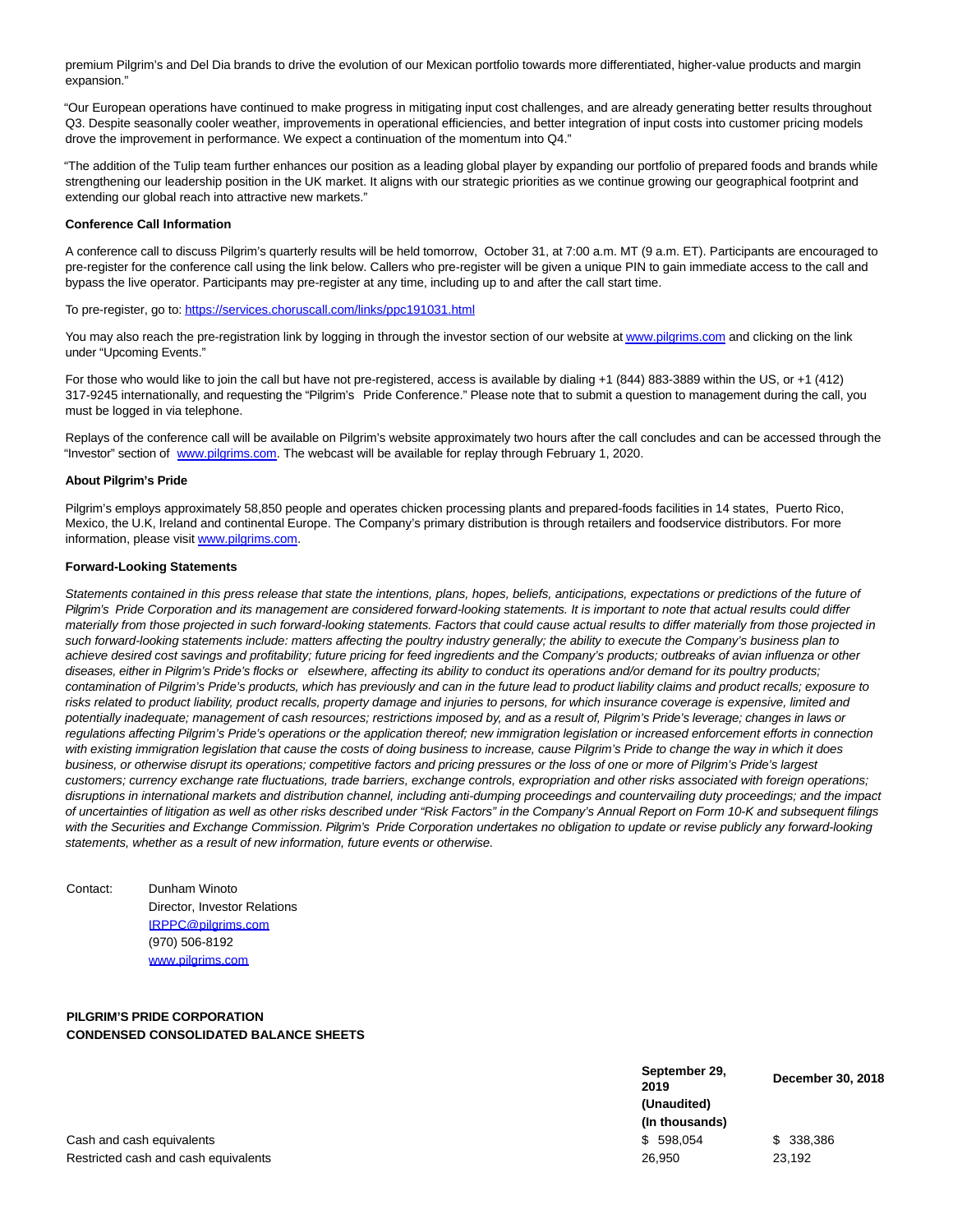| Trade accounts and other receivables, less allowance for doubtful accounts | 602,038     |           | 561,549     |  |
|----------------------------------------------------------------------------|-------------|-----------|-------------|--|
| Accounts receivable from related parties                                   | 1,573       |           | 1,331       |  |
| Inventories                                                                | 1,261,362   |           | 1,159,519   |  |
| Income taxes receivable                                                    | 16,143      |           | 38,479      |  |
| Prepaid expenses and other current assets                                  | 107,398     |           | 112,201     |  |
| Total current assets                                                       | 2,613,518   |           | 2,234,657   |  |
| Deferred tax assets                                                        | 4,286       |           | 4,248       |  |
| Other long-lived assets                                                    | 15,211      |           | 16,717      |  |
| Identified intangible assets, net                                          | 533,733     |           | 564,128     |  |
| Goodwill                                                                   | 924,766     |           | 949,750     |  |
| Operating lease assets, net                                                | 300,495     |           | —           |  |
| Property, plant and equipment, net                                         | 2,211,124   |           | 2,161,702   |  |
| Total assets                                                               | \$6,603,133 |           | \$5,931,202 |  |
| Accounts payable                                                           | \$846,200   |           | \$ 830,059  |  |
| Accounts payable to related parties                                        | 5,157       |           | 7,269       |  |
| Revenue contract liability                                                 | 39,743      |           | 33,328      |  |
| Accrued expenses and other current liabilities                             | 494,247     |           | 386,941     |  |
| Income taxes payable                                                       | 25,762      |           | 8,221       |  |
| Current maturities of long-term debt                                       | 26,636      |           | 30,405      |  |
| <b>Total current liabilities</b>                                           | 1,437,745   |           | 1,296,223   |  |
| Noncurrent operating lease liability, less current maturities              | 231,018     |           |             |  |
| Long-term debt, less current maturities                                    | 2,279,871   |           | 2,295,190   |  |
| Noncurrent income taxes payable                                            | 7,731       |           | 7,731       |  |
| Deferred tax liabilities                                                   | 235,357     |           | 237,422     |  |
| Other long-term liabilities                                                | 81,307      |           | 75,051      |  |
| <b>Total liabilities</b>                                                   | 4,273,029   |           | 3,911,617   |  |
| Common stock                                                               | 2,611       |           | 2,604       |  |
| <b>Treasury stock</b>                                                      | (234, 892)  | $\lambda$ | (231, 994)  |  |
| Additional paid-in capital                                                 | 1,952,451   |           | 1,945,136   |  |
| Retained earnings                                                          | 785,732     |           | 421,888     |  |
| Accumulated other comprehensive loss                                       | (186, 040)  | $\lambda$ | (127, 834)  |  |
| Total Pilgrim's Pride Corporation stockholders' equity                     | 2,319,862   |           | 2,009,800   |  |
| Noncontrolling interest                                                    | 10,242      |           | 9,785       |  |
| Total stockholders' equity                                                 | 2,330,104   |           | 2,019,585   |  |
| Total liabilities and stockholders' equity                                 | \$6,603,133 |           | \$5,931,202 |  |
|                                                                            |             |           |             |  |

## **PILGRIM'S PRIDE CORPORATION CONDENSED CONSOLIDATED STATEMENTS OF INCOME (Unaudited)**

|                                                                  | <b>Thirteen Weeks ended</b> |                                       |                       | <b>Thirty-Nine Weeks Ended</b> |                       |  |
|------------------------------------------------------------------|-----------------------------|---------------------------------------|-----------------------|--------------------------------|-----------------------|--|
|                                                                  | September 29,<br>2019       | September 30,<br>2018                 | September 29,<br>2019 |                                | September 30,<br>2018 |  |
|                                                                  |                             | (In thousands, except per share data) |                       |                                |                       |  |
| Net sales                                                        | \$2,777,970                 | \$ 2,697,604                          | \$8,345,730           |                                | \$ 8,280,995          |  |
| Cost of sales                                                    | 2,495,773                   | 2,527,863                             | 7,476,731             |                                | 7,549,367             |  |
| Gross profit                                                     | 282,197                     | 169,741                               | 868,999               |                                | 731,628               |  |
| Selling, general and administrative expense                      | 94,032                      | 84,138                                | 264,313               |                                | 257,396               |  |
| Administrative restructuring activities                          | (20)                        | 257                                   | (90)                  |                                | 2,181                 |  |
| Operating income                                                 | 188,185                     | 85,346                                | 604,776               |                                | 472,051               |  |
| Interest expense, net of capitalized interest                    | 32,028                      | 35,334                                | 99,184                |                                | 125,901               |  |
| Interest income                                                  | (4,698)                     | (4,241)                               | (11, 481)             |                                | (10, 665)             |  |
| Foreign currency transaction loss (gain)                         | 3,027                       | (6,711)                               | 7,923                 |                                | (2,802)               |  |
| Miscellaneous, net                                               | 1,367                       | 653                                   | 2,521                 |                                | (1,781)               |  |
| Income before income taxes                                       | 156,461                     | 60,311                                | 506,629               |                                | 361,398               |  |
| Income tax expense                                               | 46,365                      | 30,848                                | 142,328               |                                | 106,367               |  |
| Net income                                                       | 110,096                     | 29,463                                | 364,301               |                                | 255,031               |  |
| Less: Net income (loss) attributable to noncontrolling interests | 331                         | 153                                   | 457                   |                                | (238)                 |  |
| Net income attributable to Pilgrim's Pride Corporation           | \$<br>109,765               | \$29,310                              | \$363,844             |                                | \$255,269             |  |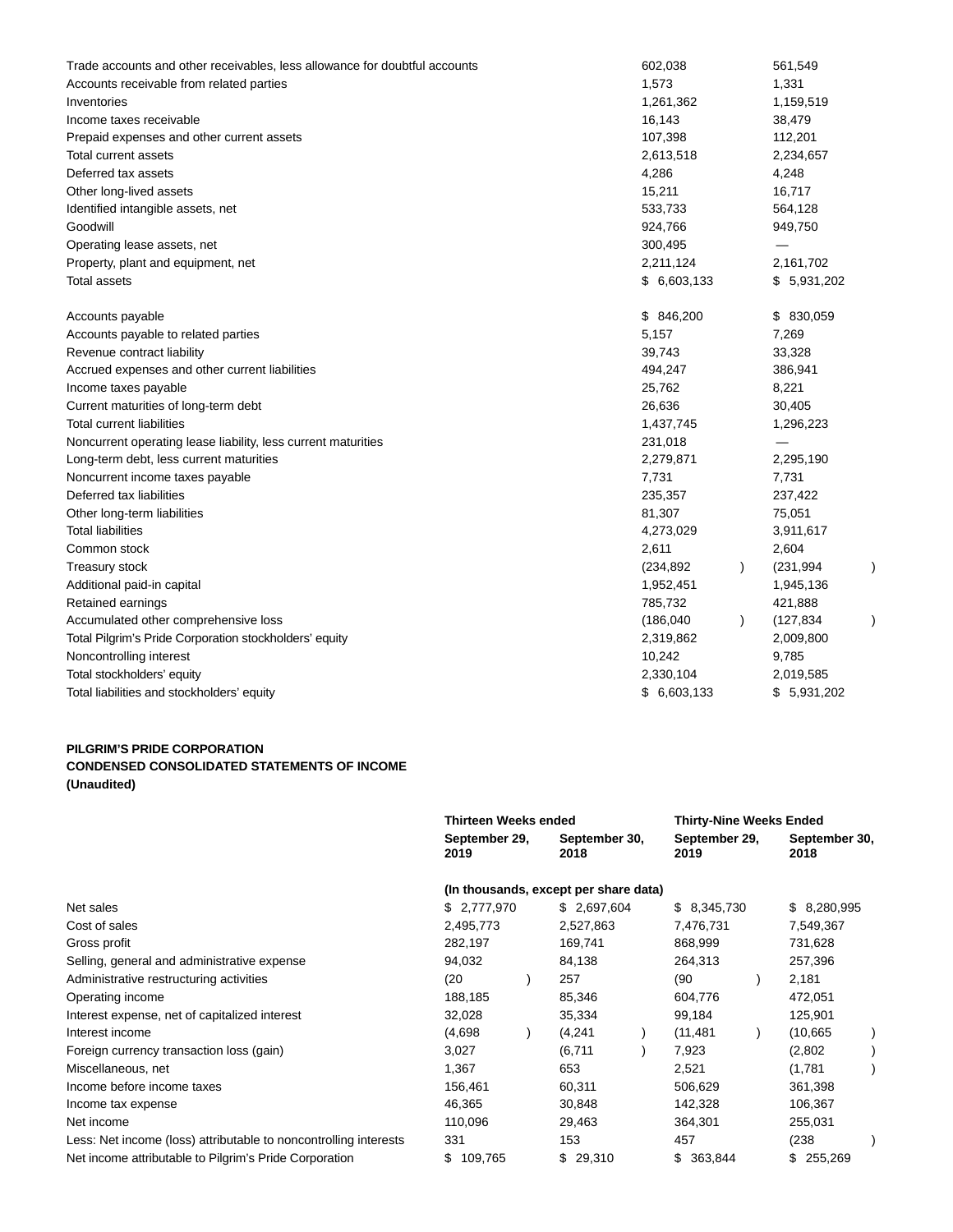| Weighted average shares of common stock outstanding:                                             |         |         |         |         |
|--------------------------------------------------------------------------------------------------|---------|---------|---------|---------|
| Basic                                                                                            | 249.467 | 248.981 | 249.344 | 248,933 |
| Effect of dilutive common stock equivalents                                                      | 262     | 198     | 308     | 143     |
| Diluted                                                                                          | 249.729 | 249.179 | 249.652 | 249.076 |
| Net income attributable to Pilgrim's Pride Corporation per<br>share of common stock outstanding: |         |         |         |         |
| Basic                                                                                            | \$0.44  | \$0.12  | \$1.46  | \$1.03  |
| <b>Diluted</b>                                                                                   | \$0.44  | \$ 0.12 | \$1.46  | \$1.03  |
|                                                                                                  |         |         |         |         |

## **PILGRIM'S PRIDE CORPORATION AND SUBSIDIARIES CONDENSED CONSOLIDATED STATEMENTS OF CASH FLOWS (Unaudited)**

|                                                                                                                                                                        | <b>Thirty-Nine Weeks Ended</b> |               |                       |           |
|------------------------------------------------------------------------------------------------------------------------------------------------------------------------|--------------------------------|---------------|-----------------------|-----------|
|                                                                                                                                                                        | September 29,<br>2019          |               | September 30,<br>2018 |           |
|                                                                                                                                                                        | (In thousands)                 |               |                       |           |
| Cash flows from operating activities:                                                                                                                                  |                                |               |                       |           |
| Net income                                                                                                                                                             | \$364,301                      |               | \$255,031             |           |
| Adjustments to reconcile net income to cash provided by operating activities:                                                                                          |                                |               |                       |           |
| Depreciation and amortization                                                                                                                                          | 210,381                        |               | 207,113               |           |
| Share-based compensation                                                                                                                                               | 7,322                          |               | 9,259                 |           |
| Deferred income tax expense (benefit)                                                                                                                                  | 2,396                          |               | (2, 147)              |           |
| Loan cost amortization                                                                                                                                                 | 3,609                          |               | 4,337                 |           |
| Accretion of discount related to Senior Notes                                                                                                                          | 737                            |               | 567                   |           |
| Amortization of premium related to Senior Notes                                                                                                                        | (501)                          | $\lambda$     | (501)                 |           |
| Loss on property disposals                                                                                                                                             | (9,546)                        | $\lambda$     | (452)                 |           |
| Foreign currency transaction loss related to borrowing arrangements                                                                                                    | 1,259                          |               | 4,221                 |           |
| Gain on equity-method investments                                                                                                                                      | (48                            | $\lambda$     | (48                   |           |
| Noncash loss on early extinguishment of debt                                                                                                                           |                                |               | 6,037                 |           |
| Asset impairment                                                                                                                                                       |                                |               | 884                   |           |
| Changes in operating assets and liabilities:                                                                                                                           |                                |               |                       |           |
| Trade accounts and other receivables                                                                                                                                   | (46, 648)                      | $\lambda$     | (3, 437)              |           |
| Inventories                                                                                                                                                            | (108, 117)                     | $\lambda$     | 64,787                |           |
| Prepaid expenses and other current assets                                                                                                                              | 3,536                          |               | (15, 428)             |           |
| Accounts payable, accrued expenses and other current liabilities                                                                                                       | 67,308                         |               | 78,107                |           |
| Income taxes                                                                                                                                                           | 40,549                         |               | (175, 569)            |           |
| Long-term pension and other postretirement obligations                                                                                                                 | (1,578)                        | $\lambda$     | (9,087)               | $\lambda$ |
| Other operating assets and liabilities                                                                                                                                 | 544                            |               | 1,606                 |           |
| Cash provided by operating activities                                                                                                                                  | 535,504                        |               | 425,280               |           |
| Cash flows from investing activities:                                                                                                                                  |                                |               |                       |           |
| Acquisitions of property, plant and equipment                                                                                                                          | (258, 725)                     | $\mathcal{E}$ | (231, 875)            |           |
| Proceeds from property disposals                                                                                                                                       | 15,168                         |               | 2,707                 |           |
| Cash used in investing activities                                                                                                                                      | (243, 557)                     | $\lambda$     | (229, 168)            |           |
| Cash flows from financing activities:                                                                                                                                  |                                |               |                       |           |
| Payments on revolving line of credit, long-term borrowings and capital lease obligations                                                                               | (123, 276)                     | $\lambda$     | (1,071,441)           |           |
| Proceeds from revolving line of credit and long-term borrowings                                                                                                        | 99,638                         |               | 703,090               |           |
| Purchase of common stock under share repurchase program                                                                                                                | (2,898)                        |               |                       |           |
| Payment of capitalized loan costs                                                                                                                                      | (652)                          |               | (11,081)              |           |
| Proceeds (payment) from equity contribution (distribution) under Tax Sharing Agreement between<br><b>JBS USA Food Company Holdings and Pilgrim's Pride Corporation</b> | (525)                          |               | 5,558                 |           |
| Cash used in financing activities                                                                                                                                      | (27, 713)                      |               | (373, 874)            |           |
| Effect of exchange rate changes on cash and cash equivalents                                                                                                           | (808)                          | $\lambda$     | 4,071                 |           |
| Increase in cash, cash equivalents and restricted cash                                                                                                                 | 263,426                        |               | (173, 691)            |           |
| Cash, cash equivalents and restricted cash, beginning of period                                                                                                        | 361,578                        |               | 589,531               |           |
| Cash, cash equivalents and restricted cash, end of period                                                                                                              | \$625,004                      |               | \$415,840             |           |
|                                                                                                                                                                        |                                |               |                       |           |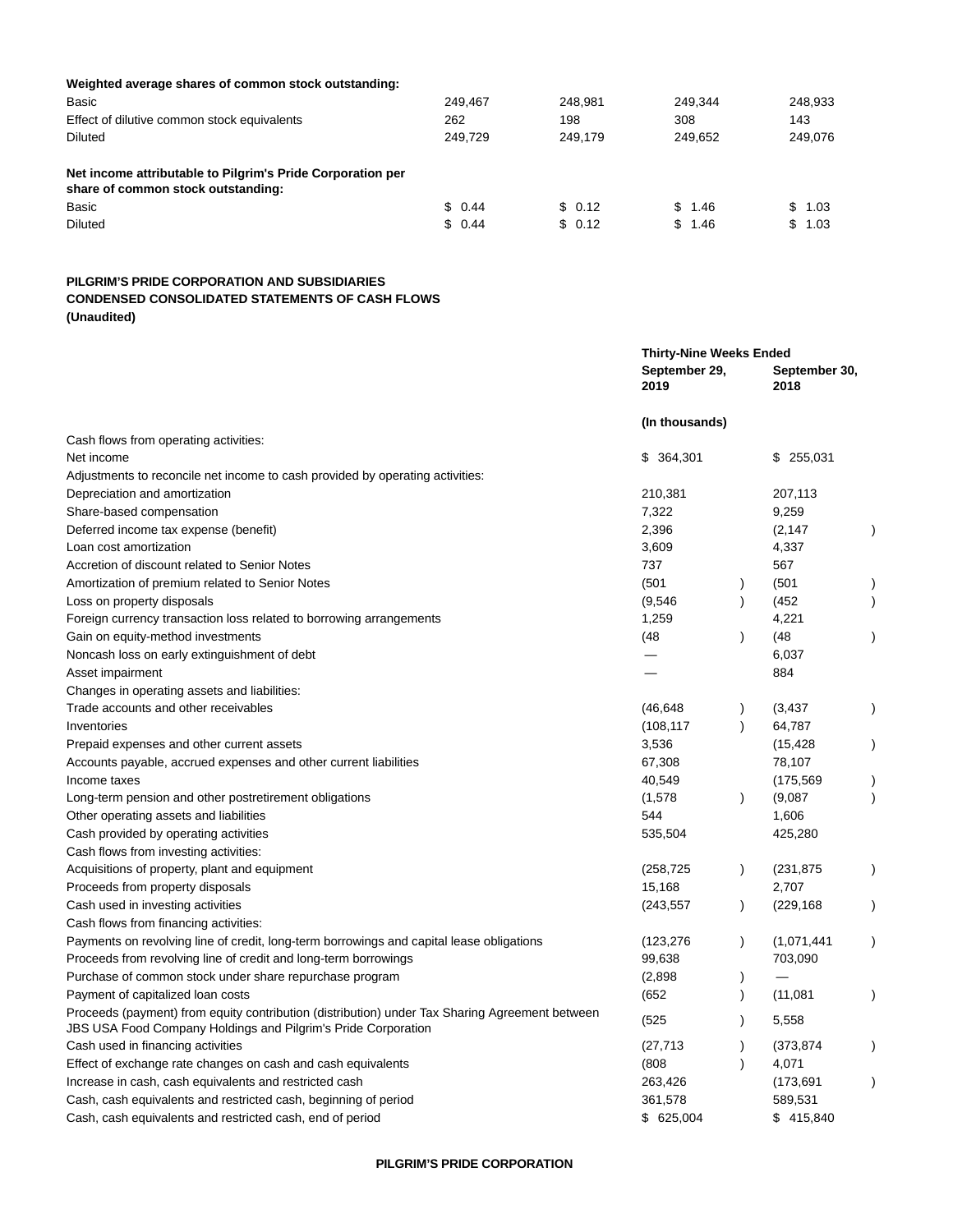#### **Selected Financial Information (Unaudited)**

"EBITDA" is defined as the sum of net income (loss) plus interest, taxes, depreciation and amortization. "Adjusted EBITDA" is calculated by adding to EBITDA certain items of expense and deducting from EBITDA certain items of income that we believe are not indicative of our ongoing operating performance consisting of: (i) income (loss) attributable to non-controlling interests, (ii) restructuring charges, (iii) reorganization items, (iv) losses on early extinguishment of debt and (v) foreign currency transaction losses (gains). EBITDA is presented because it is used by management and we believe it is frequently used by securities analysts, investors and other interested parties, in addition to and not in lieu of results prepared in conformity with accounting principles generally accepted in the US ("GAAP"), to compare the performance of companies. We believe investors would be interested in our Adjusted EBITDA because this is how our management analyzes EBITDA. The Company also believes that Adjusted EBITDA, in combination with the Company's financial results calculated in accordance with GAAP, provides investors with additional perspective regarding the impact of certain significant items on EBITDA and facilitates a more direct comparison of its performance with its competitors. EBITDA and Adjusted EBITDA are not measurements of financial performance under GAAP. They should not be considered as an alternative to cash flow from operating activities or as a measure of liquidity or an alternative to net income as indicators of our operating performance or any other measures of performance derived in accordance with GAAP.

### **PILGRIM'S PRIDE CORPORATION**

#### **Reconciliation of Adjusted EBITDA**

**(Unaudited)**

|                                                           | <b>Thirteen Weeks Ended</b> |                       | <b>Thirty-Nine Weeks Ended</b> |                       |
|-----------------------------------------------------------|-----------------------------|-----------------------|--------------------------------|-----------------------|
|                                                           | September 29,<br>2019       | September 30,<br>2018 | September 29,<br>2019          | September 30,<br>2018 |
|                                                           | (In thousands)              |                       |                                |                       |
| Net income                                                | \$110,096                   | \$29,463              | \$364,301                      | \$255,031             |
| Add:                                                      |                             |                       |                                |                       |
| Interest expense, net                                     | 27,330                      | 31,093                | 87,703                         | 115,236               |
| Income tax expense                                        | 46,365                      | 30,848                | 142,328                        | 106,367               |
| Depreciation and amortization                             | 71,851                      | 71,026                | 210,381                        | 207,113               |
| <b>EBITDA</b>                                             | 255,642                     | 162,430               | 804,713                        | 683,747               |
| Add:                                                      |                             |                       |                                |                       |
| Foreign currency transaction losses                       | 3,027                       | (6,711)               | 7,923                          | (2,802)               |
| Acquisition charges                                       | 63                          | 16                    | 63                             | 320                   |
| Restructuring activity                                    | (20)                        | 257                   | (90)                           | 2,181                 |
| Other nonrecurring losses and expenses                    |                             | 164                   |                                | 3,462                 |
| Minus:                                                    |                             |                       |                                |                       |
| Net income (loss) attributable to noncontrolling interest | 331                         | 153                   | 457                            | (238)                 |
| <b>Adjusted EBITDA</b>                                    | 258,381<br>\$               | 156,003<br>\$         | \$812,152                      | \$687,146             |

The summary unaudited consolidated income statement data for the twelve months ended September 29, 2019 (the LTM Period) have been calculated by subtracting the applicable unaudited consolidated income statement data for the nine months ended September 30, 2018 from the sum of (1) the applicable audited consolidated income statement data for the year ended December 30, 2018 and (2) the applicable audited consolidated income statement data for the nine months ended September 29, 2019.

### **PILGRIM'S PRIDE CORPORATION Reconciliation of LTM Adjusted EBITDA**

| (Unaudited)                                 | <b>Thirteen Weeks</b><br>Ended | <b>Thirteen Weeks</b><br><b>Ended</b> | Thirteen Weeks<br><b>Ended</b> | <b>Thirteen Weeks</b><br>Ended | <b>LTM Ended</b>      |  |
|---------------------------------------------|--------------------------------|---------------------------------------|--------------------------------|--------------------------------|-----------------------|--|
|                                             | December 30.<br>2018           | March 31,<br>2019                     | <b>June 30,</b><br>2019        | September 29,<br>2019          | September 29,<br>2019 |  |
|                                             | (In thousands)                 |                                       |                                |                                |                       |  |
| Net income                                  | \$ (8,227)                     | \$84,125                              | \$170,080                      | \$110.096                      | \$ 356,074            |  |
| Add:                                        |                                |                                       |                                |                                |                       |  |
| Interest expense, net                       | 33,765                         | 30,222                                | 30,150                         | 27,330                         | 121,467               |  |
| Income tax expense                          | (20, 944)                      | 20,416                                | 75,547                         | 46,365                         | 121,384               |  |
| Depreciation and amortization               | 66.975                         | 67,182                                | 71.348                         | 71.851                         | 277,356               |  |
| <b>EBITDA</b>                               | 71,569                         | 201.945                               | 347,125                        | 255,642                        | 876.281               |  |
| Add:                                        |                                |                                       |                                |                                |                       |  |
| Foreign currency transaction losses (gains) | 19,962                         | 2,636                                 | 2,260                          | 3.027                          | 27,885                |  |
| Acquisition charges                         |                                | –                                     | –                              | 63                             | 63                    |  |
| Restructuring activities                    | 2.584                          | (27)                                  | (43)                           | (20)                           | 2,494                 |  |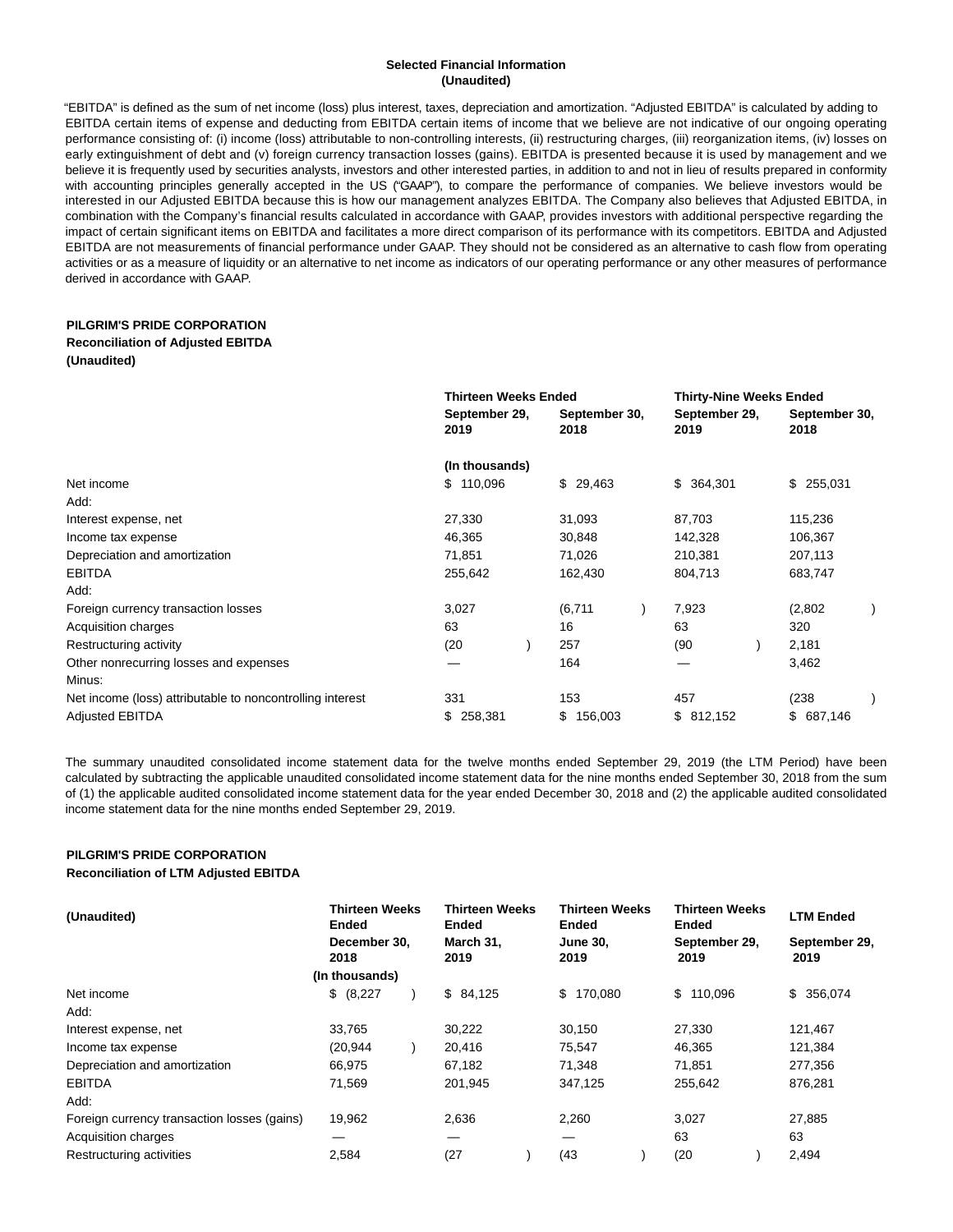| Other nonrecurring losses and expenses<br>16.023                                                             | _                | __              |                | 16.023            |  |
|--------------------------------------------------------------------------------------------------------------|------------------|-----------------|----------------|-------------------|--|
| Minus:                                                                                                       |                  |                 |                |                   |  |
| Net income (loss) attributable to<br>(903)<br>noncontrolling interest<br>\$111.041<br><b>Adjusted EBITDA</b> | 114<br>\$204.440 | 12<br>\$349.330 | 331<br>258.381 | (446<br>\$923.192 |  |

EBITDA margins have been calculated by taking the relevant unaudited EBITDA figures, then dividing by Net Revenue for the applicable period.

## **PILGRIM'S PRIDE CORPORATION Reconciliation of EBITDA Margin (Unaudited)**

|                                                      | <b>Thirteen Weeks Ended</b><br><b>Thirty-Nine Weeks Ended</b> |                       |                              | <b>Thirteen Weeks Ended</b> | <b>Thirty-Nine Weeks Ended</b> |                              |                              |                           |
|------------------------------------------------------|---------------------------------------------------------------|-----------------------|------------------------------|-----------------------------|--------------------------------|------------------------------|------------------------------|---------------------------|
|                                                      | <b>September</b><br>29, 2019                                  | September<br>30, 2018 | <b>September</b><br>29, 2019 | September<br>30, 2018       | <b>September</b><br>29, 2019   | <b>September</b><br>30, 2018 | <b>September</b><br>29, 2019 | September<br>30, 2018     |
|                                                      | (In thousands)                                                |                       |                              |                             |                                |                              |                              |                           |
| Net income<br>Add:                                   | \$110,096                                                     | \$29,463              | \$364,301                    | \$255,031                   | 3.96                           | %<br>1.09<br>%               | 4.37                         | %<br>%3.08                |
| Interest expense, net                                | 27,330                                                        | 31,093                | 87,703                       | 115,236                     | 0.98                           | % 1.15<br>%                  | 1.05                         | %<br>%1.39                |
| Income tax expense                                   | 46,365                                                        | 30,848                | 142,328                      | 106,367                     | 1.67                           | % 1.14<br>%                  | 1.71                         | $\%$<br>% 1.28            |
| Depreciation<br>and amortization                     | 71,851                                                        | 71,026                | 210,381                      | 207,113                     | 2.59                           | % 2.63<br>%                  | 2.52                         | $\%$<br>% 2.50            |
| <b>EBITDA</b>                                        | 255,642                                                       | 162,430               | 804,713                      | 683,747                     | 9.20                           | % 6.03<br>%                  | 9.64                         | %<br>% 8.26               |
| Add:                                                 |                                                               |                       |                              |                             |                                |                              |                              |                           |
| Foreign                                              |                                                               |                       |                              |                             |                                |                              |                              |                           |
| currency transaction<br>losses                       | 3,027                                                         | (6,711)               | 7,923                        | (2,802)                     | 0.11                           | %<br>(0.25)                  | $) \% 0.09$                  | % (0.03)<br>$\frac{9}{6}$ |
| Acquisition charges                                  | 63                                                            | 16                    | 63                           | 320                         |                                | $% -$<br>%                   |                              | %<br>$% =$                |
| Restructuring activity                               | (20)                                                          | 257                   | (90)                         | 2,181                       |                                | % 0.01<br>%                  | %                            | %<br>0.03                 |
| Other nonrecurring losses<br>and expenses            |                                                               | 164                   |                              | 3,462                       |                                | %<br>%<br>0.01               | $\overline{\phantom{0}}$     | %<br>% 0.04               |
| Minus:                                               |                                                               |                       |                              |                             |                                |                              |                              |                           |
| Net income<br>(loss) attributable                    | 331                                                           | 153                   | 457                          | (238)                       | 0.01                           | % 0.01<br>%                  | 0.01                         | $\%$<br>$% -$             |
| to noncontrolling interest<br><b>Adjusted EBITDA</b> | \$258,381                                                     | \$156,003             | \$812,152                    | \$687,146                   | 9.30                           | % 5.79<br>%                  | 9.73                         | %<br>% 8.30               |
| Net sales                                            | \$2,777,970                                                   | \$2,697,604           | \$8,345,730                  | \$8,280,995                 | \$2,777,970                    | \$2,697,604                  | \$8,345,730                  | \$8,280,995               |

A reconciliation of net income (loss) attributable to Pilgrim's Pride Corporation per common diluted share to adjusted net income (loss) attributable to Pilgrim's Pride Corporation per common diluted share is as follows:

## **PILGRIM'S PRIDE CORPORATION**

**Reconciliation of Adjusted Earnings**

**(Unaudited)**

|                                                                                              | <b>Thirteen Weeks Ended</b> |                                       | <b>Thirty-Nine Weeks Ended</b> |                       |
|----------------------------------------------------------------------------------------------|-----------------------------|---------------------------------------|--------------------------------|-----------------------|
|                                                                                              | September 29,<br>2019       | September 30,<br>2018                 | September 29,<br>2019          | September 30,<br>2018 |
|                                                                                              |                             | (In thousands, except per share data) |                                |                       |
| Net income attributable to Pilgrim's Pride Corporation                                       | \$109,765                   | \$29.310                              | \$ 363,844                     | \$255.269             |
| Adjustments, net of tax:                                                                     |                             |                                       |                                |                       |
| Loss on early extinguishment of debt                                                         |                             | 903                                   |                                | 12,679                |
| Acquisition charges and restructuring activities                                             | 33                          | 207                                   | (20                            | 1.893                 |
| Foreign currency transaction losses                                                          | 2.290                       | (5,077)                               | 5,994                          | (2, 120)              |
| Income before loss on early extinguishment of debt, acquisition                              |                             |                                       |                                |                       |
| charges and restructuring activities, and foreign currency transaction $$$ 112,088<br>losses |                             | \$25.343                              | \$369,818                      | \$267,721             |
| U.S. Tax Cuts & Jobs Act transition tax                                                      |                             | 26.400                                |                                | 26.400                |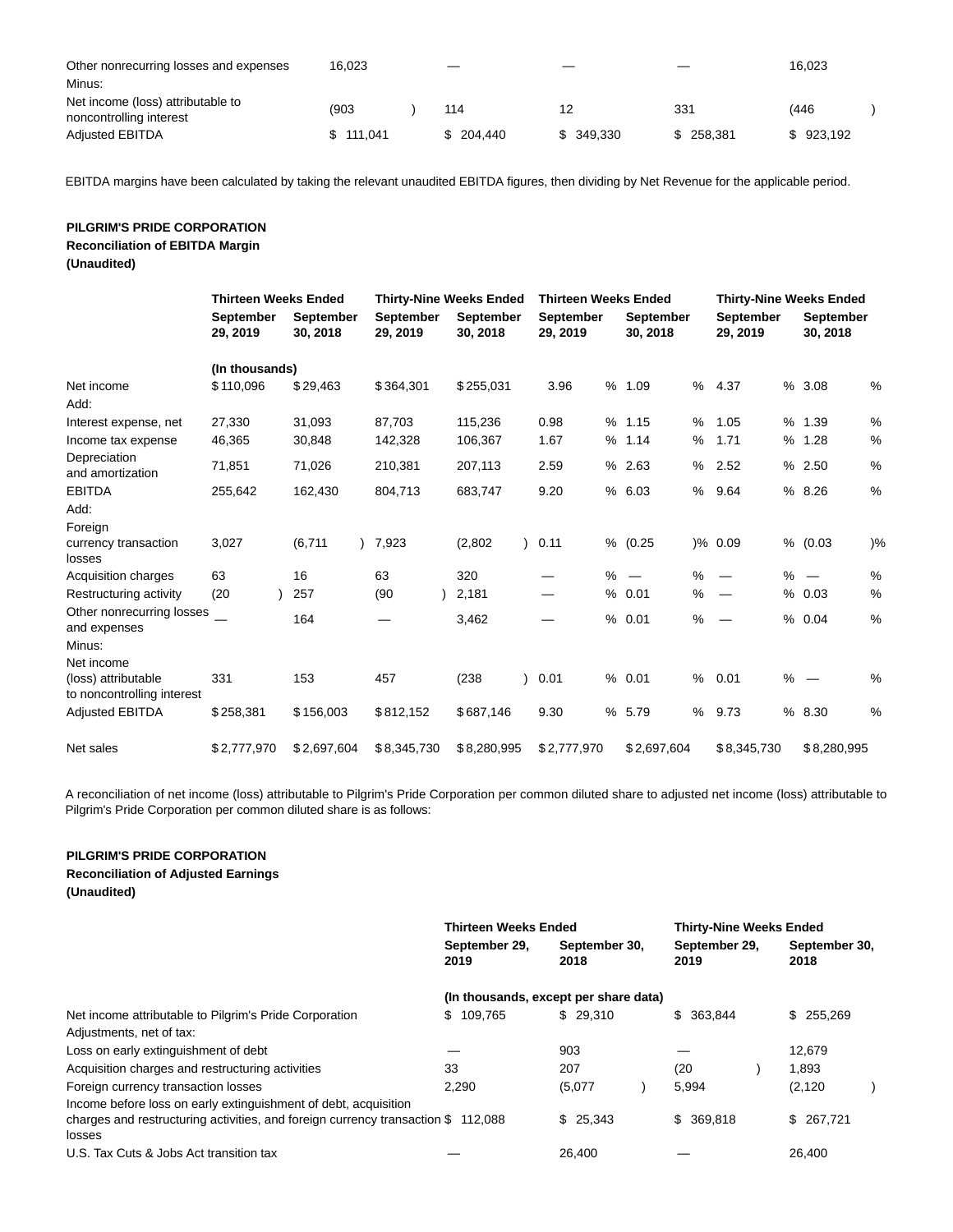| Adjusted net income (loss)                                           | \$112.088 | \$51.743 | \$ 369,818 | \$294.121 |
|----------------------------------------------------------------------|-----------|----------|------------|-----------|
| Weighted average diluted shares of common stock outstanding          | 249.729   | 249.179  | 249.652    | 249.076   |
| Income before loss on early extinguishment of debt, acquisition and  |           |          |            |           |
| restructuring activities and foreign currency transaction losses per | \$ 0.45   | \$0.21   | \$1.48     | \$1.18    |
| common diluted share                                                 |           |          |            |           |

A reconciliation of GAAP earnings per share (EPS) to adjusted earnings per share (EPS) is as follows:

## **PILGRIM'S PRIDE CORPORATION Reconciliation of GAAP EPS to Adjusted EPS (Unaudited)**

|                                                             | <b>Thirteen Weeks Ended</b> |                                       | <b>Thirty-Nine Weeks Ended</b> |                       |
|-------------------------------------------------------------|-----------------------------|---------------------------------------|--------------------------------|-----------------------|
|                                                             | September 29,<br>2019       | September 30,<br>2018                 | September 29,<br>2019          | September 30,<br>2018 |
|                                                             |                             | (In thousands, except per share data) |                                |                       |
| <b>GAAP EPS</b>                                             | \$0.44                      | \$0.12                                | \$1.46                         | \$1.03                |
| Adjustments, net of tax:                                    |                             |                                       |                                |                       |
| Loss on early extinguishment of debt                        |                             |                                       |                                | 0.05                  |
| Foreign currency transaction losses                         | 0.01                        | (0.02)                                | 0.02                           | (0.01)                |
|                                                             | \$0.45                      | \$0.10                                | \$1.48                         | \$1.08                |
| U.S. Tax Cuts & Jobs Act transition tax                     |                             | 0.11                                  | –                              | 0.11                  |
| <b>Adjusted EPS</b>                                         | \$0.45                      | \$0.21                                | \$1.48                         | \$1.18                |
| Weighted average diluted shares of common stock outstanding | 249.729                     | 249.179                               | 249.652                        | 249.076               |

## **PILGRIM'S PRIDE CORPORATION**

#### **Supplementary Selected Segment and Geographic Data (Unaudited)**

|  | (Unauulteu) |  |
|--|-------------|--|
|  |             |  |

|                                                   | <b>Thirteen Weeks Ended</b> |                       | <b>Thirty-Nine Weeks Ended</b> |                       |
|---------------------------------------------------|-----------------------------|-----------------------|--------------------------------|-----------------------|
|                                                   | September 29,<br>2019       | September 30,<br>2018 | September 29,<br>2019          | September 30,<br>2018 |
|                                                   | (In thousands)              |                       |                                |                       |
| Sources of net sales by country of origin:        |                             |                       |                                |                       |
| US.                                               | \$1,931,657                 | \$1,864,169           | \$5,732,201                    | \$5,604,709           |
| Europe                                            | 517,531                     | 526,722               | 1,568,396                      | 1,634,125             |
| Mexico                                            | 328,782                     | 306,713               | 1,045,133                      | 1,042,161             |
| Total net sales                                   | \$ 2,777,970                | \$2,697,604           | \$8,345,730                    | \$ 8,280,995          |
| Sources of cost of sales by country of origin:    |                             |                       |                                |                       |
| US                                                | \$1,739,474                 | \$1,732,803           | \$5,123,278                    | \$5,137,049           |
| Europe                                            | 474,490                     | 485,435               | 1,452,254                      | 1,500,994             |
| Mexico                                            | 281,833                     | 309,650               | 901,271                        | 911,358               |
| Intersegment transactions, net                    | (24)<br>$\lambda$           | (25)                  | (72)                           | (34)<br>$\lambda$     |
| Total cost of sales                               | \$2,495,773                 | \$2,527,863           | \$7,476,731                    | \$7,549,367           |
| Sources of gross profit by country of origin:     |                             |                       |                                |                       |
| US                                                | \$192,183                   | \$131,366             | \$ 608,923                     | \$467,660             |
| Europe                                            | 43,041                      | 41,287                | 116,142                        | 133,131               |
| Mexico                                            | 46,949                      | (2,937)               | 143,862                        | 130,803               |
| Intersegment transactions, net                    | 24                          | 25                    | 72                             | 34                    |
| Total gross profit                                | \$282,197                   | \$169,741             | \$ 868,999                     | \$731,628             |
| Sources of operating income by country of origin: |                             |                       |                                |                       |
| US                                                | \$125,169                   | \$74,206              | \$426,968                      | \$ 300,960            |
| Europe                                            | 25,325                      | 23,470                | 62,233                         | 68,545                |
| Mexico                                            | 37,667                      | (12, 355)             | 115,503                        | 102,512               |